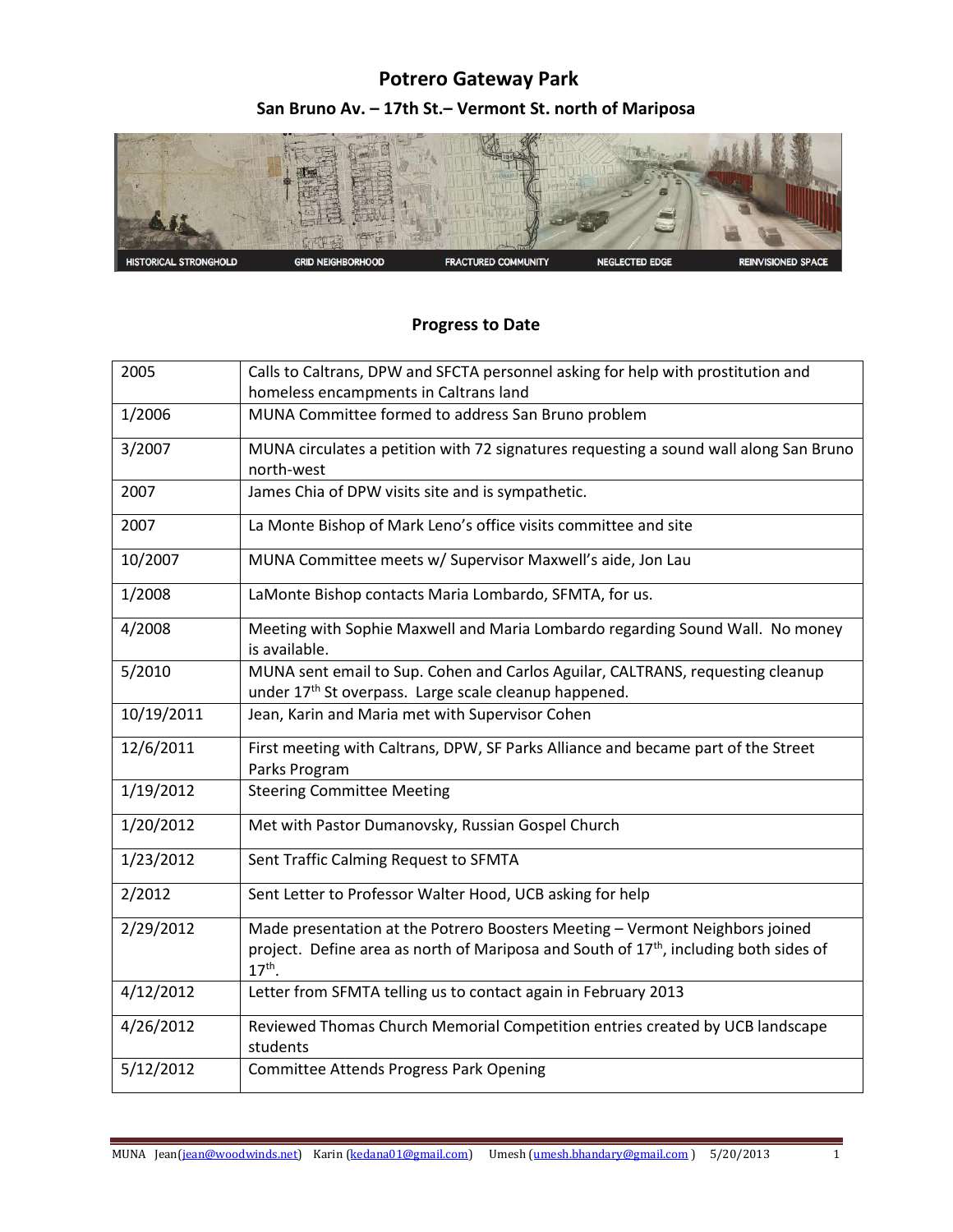## **Potrero Gateway Park**

| San Bruno Av. - 17th St. - Vermont St. north of Mariposa |  |  |  |  |
|----------------------------------------------------------|--|--|--|--|
|----------------------------------------------------------|--|--|--|--|

| 6/4/2012  | Committee Meeting to decide on features from UCB competition that we would like to<br>see in our project                    |
|-----------|-----------------------------------------------------------------------------------------------------------------------------|
| 6/2012    | Phone interviews with potential landscape architects                                                                        |
| 8/14/2012 | Second meeting with Caltrans, DPW and SF Parks Alliance to review progress                                                  |
| 8/2012    | Landscape Architect selection: In person interviews with David Fletcher, Golden<br>Associates and Bionic.                   |
| 9/14/2012 | Bionic landscape company chosen                                                                                             |
| 10/2012   | Various meetings including meeting with Bionic to develop fundraising brochure                                              |
| 11/2012   | Finalize Fiscal Agreement with SF Parks Alliance.                                                                           |
| 11/2012   | Finalize LOOP Brochure and develop fundraising plan and target list                                                         |
| 12/2012   | Set up fundraising page with SF Parks Alliance and ask neighbors to contribute                                              |
| 1/2013    | Discuss Park with Supervisor Cohen on 1/10/2013. Malia will write letter of support.                                        |
| 1/26/2013 | Steering Committee Canvas Neighborhood talking about project with neighbors on San<br>Bruno, Utah and 400 block of Vermont. |
| 2/2013    | Flyer local neighborhood regarding community meeting at Russian Church                                                      |
| 2/27/2013 | <b>Community Meeting at Russian Church</b>                                                                                  |
| 3/13/2013 | Marcel, Bionic, and Lorena Wong, Caltrans Landscape, walk the LOOP                                                          |
| 3/2013    | Steering Committee continues Fundraising Outreach                                                                           |
| 4/9/2013  | \$15,000 target in donations is reached                                                                                     |
| 5/7/2013  | Encroachment permits (DPW and Serena Goodwin) for land survey is approved                                                   |
| 5/10/2013 | Request to Russian Church for facility for 3 design community meetings with landscape<br>architect                          |
| 5/2013    | Steering Committee and SFPA review Bionic Contract in anticipation of sign-off                                              |